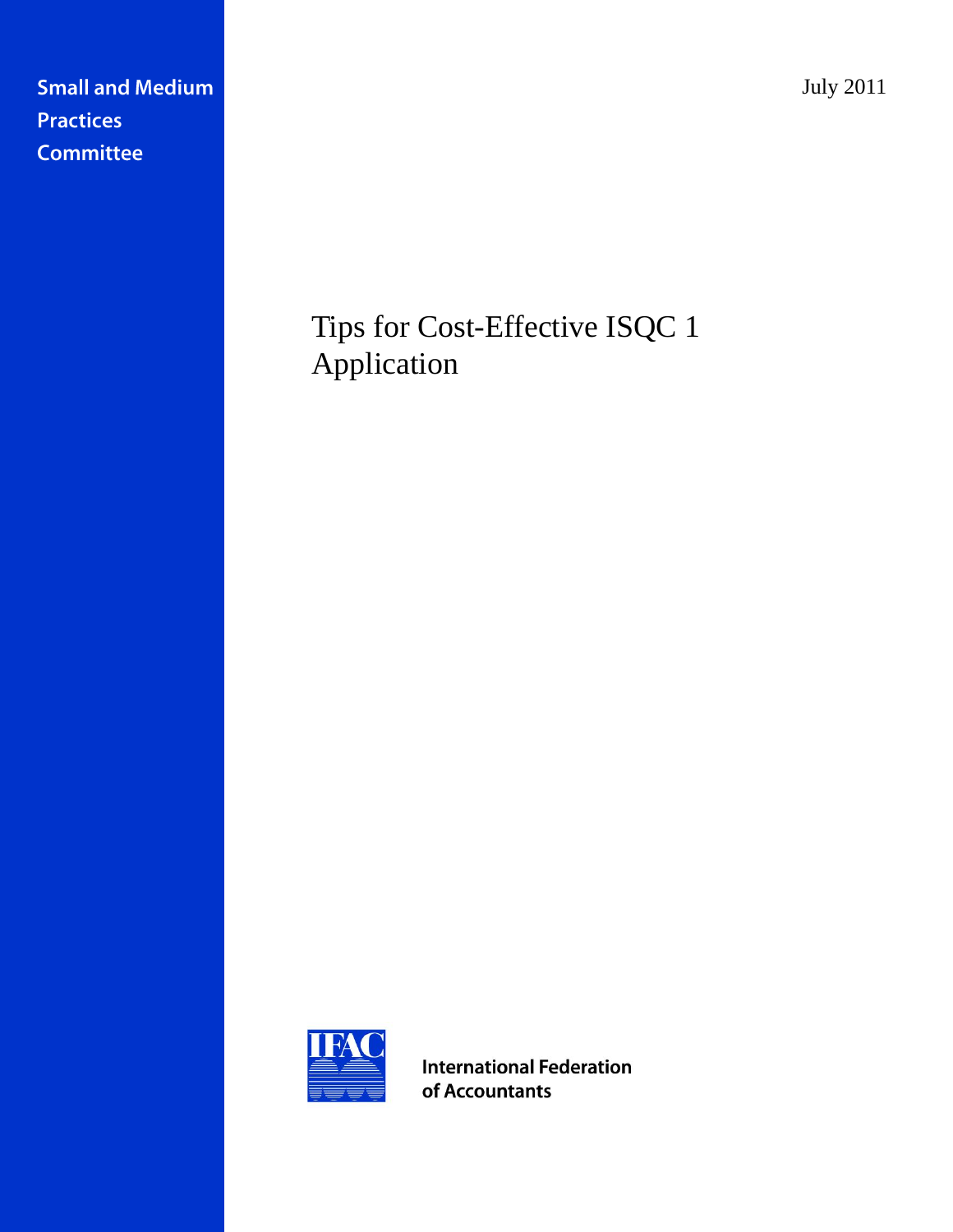Copyright © July 2011 by the International Federation of Accountants (IFAC). All rights reserved. Permission is granted to make copies of this work provided copies are for us in academic classrooms or for personal use and are not sold or disseminated and provided that each copy bears the following credit line: *"Copyright © July 2011 by the International Federation of Accountants (IFAC). All rights reserved. Used with permission of IFAC. Contact [permissions@ifac.org](mailto:permissions@ifac.org) for permission to reproduce, store, or transmit this document."* Otherwise, written permission from IFAC is required to reproduce, store, or transmit, or make other similar uses of, this document, except as permitted by law. Contact [permissions@ifac.org.](mailto:permissions@ifac.org)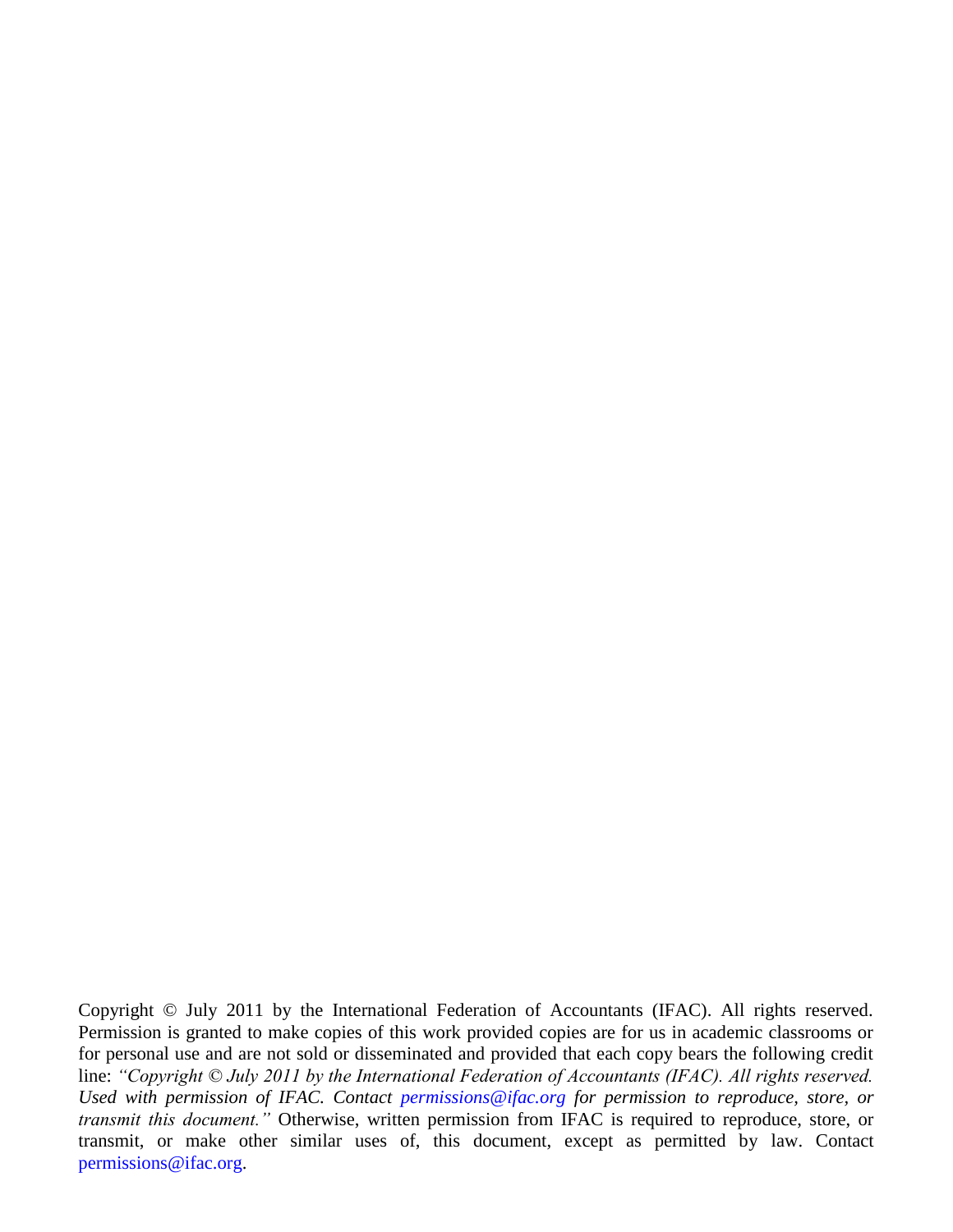# **INTRODUCTION**

The Clarity Project of the International Auditing and Assurance Standards Board (IAASB) culminated in the issue in March 2009 of a suite of 36 newly updated and clarified International Standards on Auditing (ISAs) and a clarified International Standard on Quality Control (ISQC) 1, *Quality Control for Firms that Perform Audits and Reviews of Financial Statements, and Other Assurance and Related Services Engagements*. ISQC 1 was first issued in 2004.

The IAASB Clarity Project resulted in a redrafting of ISQC 1 which, whilst not substantively changing the focus of the standard, did clarify its requirements. It is therefore important for firms to familiarize themselves with the clarified standard and, where necessary, take steps to ensure full compliance.

Effective as of December 15, 2009*,* clarified ISQC 1 deals with a firm's responsibilities for its quality control system for audits and reviews of financial statements, and other assurance and related services engagements (such as compilation engagements).

ISQC 1 states the firm's objective in following the standard and presents a set of requirements (supported by application and other explanatory material where appropriate) designed to enable the firm to meet that objective. Under ISQC 1, the objective of the firm is to establish and maintain a system of quality control to provide it with reasonable assurance that:

- the firm and its personnel comply with professional standards and applicable legal and regulatory requirements; and
- reports issued by the firm or engagement partners are appropriate in the circumstances.

ISQC 1 focuses on quality control at the firm level; other pronouncements issued by the IAASB may set out additional standards and guidance for quality control at the engagement level for specific types of engagements. For example, those that perform audits of financial statements need to comply with ISA 220, *Quality Control for an Audit of Financial Statements* in order to represent compliance with the ISAs in the auditor's report. ISA 220 deals with the specific responsibilities of the auditor regarding quality control procedures for an audit of financial statements but is also premised on the firm being subject to ISQC 1 or national requirements that are at least as demanding.

While the principles of quality control at the firm level are universally applicable, the nature and extent of the specific policies and procedures to be developed by a firm to comply with ISQC 1 will depend on various factors, such as the size and operating characteristics of the firm and whether or not it is part of a network. Applying/implementing ISQC 1 proportionately to the size and complexity of the firm is, therefore, one of the keys to complying efficiently with the standard. This article aims to help firms, especially small- and medium-sized practices (SMPs), by highlighting some key aspects of ISQC 1, as well as providing some tips and resources that may help them comply with the standard in an efficient, cost-effective manner.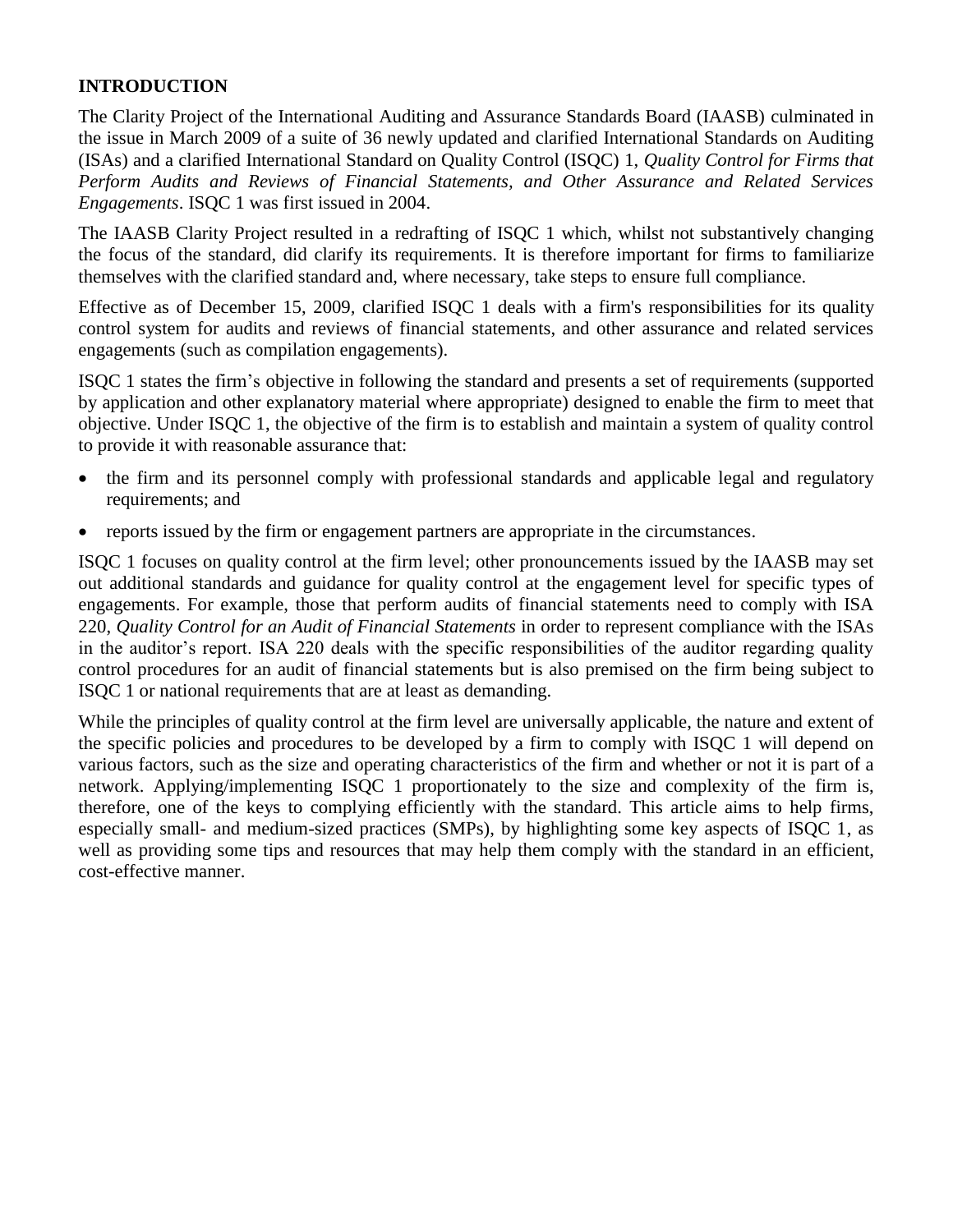#### **TIP 1: TAKE TIME TO STUDY THE STANDARD AND REVIEW AVAILABLE SUPPORTING IMPLEMENTATION GUIDANCE**

ISQC 1 requires those personnel within the firm who are responsible for establishing and maintaining the firm's system of quality control to have an understanding of the entire text of the standard, including its application and other explanatory material, in order to apply the requirements properly. First and foremost, therefore, those with such responsibilities should read ISQC 1. Without reading the full standard, there is a risk that some requirements will get missed, that the aim and scope of some of the requirements will not be fully understood, or that helpful application guidance will be overlooked. ISQC 1 is available in the [IAASB Clarity Center.](http://web.ifac.org/clarity-center/isa-isqc1)

Those responsible for the firm's system of quality control may also find it helpful to consider available supporting implementation guidance. In August 2011, the SMP Committee of the International Federation of Accountants (IFAC) published the third edition of the *[Guide to Quality Control for Small-](http://web.ifac.org/publications/small-and-medium-practices-committee/implementation-guides) and [Medium-Sized Practices.](http://web.ifac.org/publications/small-and-medium-practices-committee/implementation-guides)* The guide includes non-authoritative guidance, an illustrative case study, checklists, and two sample quality control manuals.

ISQC 1 requires that firms establish and maintain a system of quality control (QC system) that includes policies and procedures that address each of the six elements shown in Table 1.

#### **Table 1: Elements of a Quality Control System**

- 1. Leadership responsibilities for quality within the firm
- 2. Relevant ethical requirements
- 3. Acceptance and continuance of client relationships and specific engagements
- 4. Human resources
- 5. Engagement performance
- 6. Monitoring

# **TIP 2: COMPARE CURRENT QC SYSTEM WITH ISQC 1**

Does your firm's current QC system meet all the requirements of ISQC 1?

ISQC 1 requires firms to document their QC policies and procedures. These documented policies and procedures may help facilitate a gap analysis against the requirements of the standard by:

- a) comparing each requirement within the standard to the existing policies and procedures;
- b) highlighting those requirements not currently met; and
- c) determining what changes need to be made.

Consider also if your firm has had any significant changes in its operations in recent years—for example, it may have started providing a new service or accepting new types of clients—as this too may indicate that the current QC system is in need of updating.

The firm's QC policies and procedures can be usefully collated and recorded in a quality control manual. Such a manual could usefully act as a key communication tool between all partners and staff to set expectations and may, therefore, also serve as a framework within which to develop performance evaluation criteria. Revisions or additions of new policies or procedures that are necessary to close any gaps between the current QC system and the requirements of ISQC 1 can then simply be edited or inserted into the manual.

In order to be able to demonstrate how the QC policies and procedures meet the requirements of ISQC 1—whether for internal purposes or external inspection purposes—it may be useful to consider cross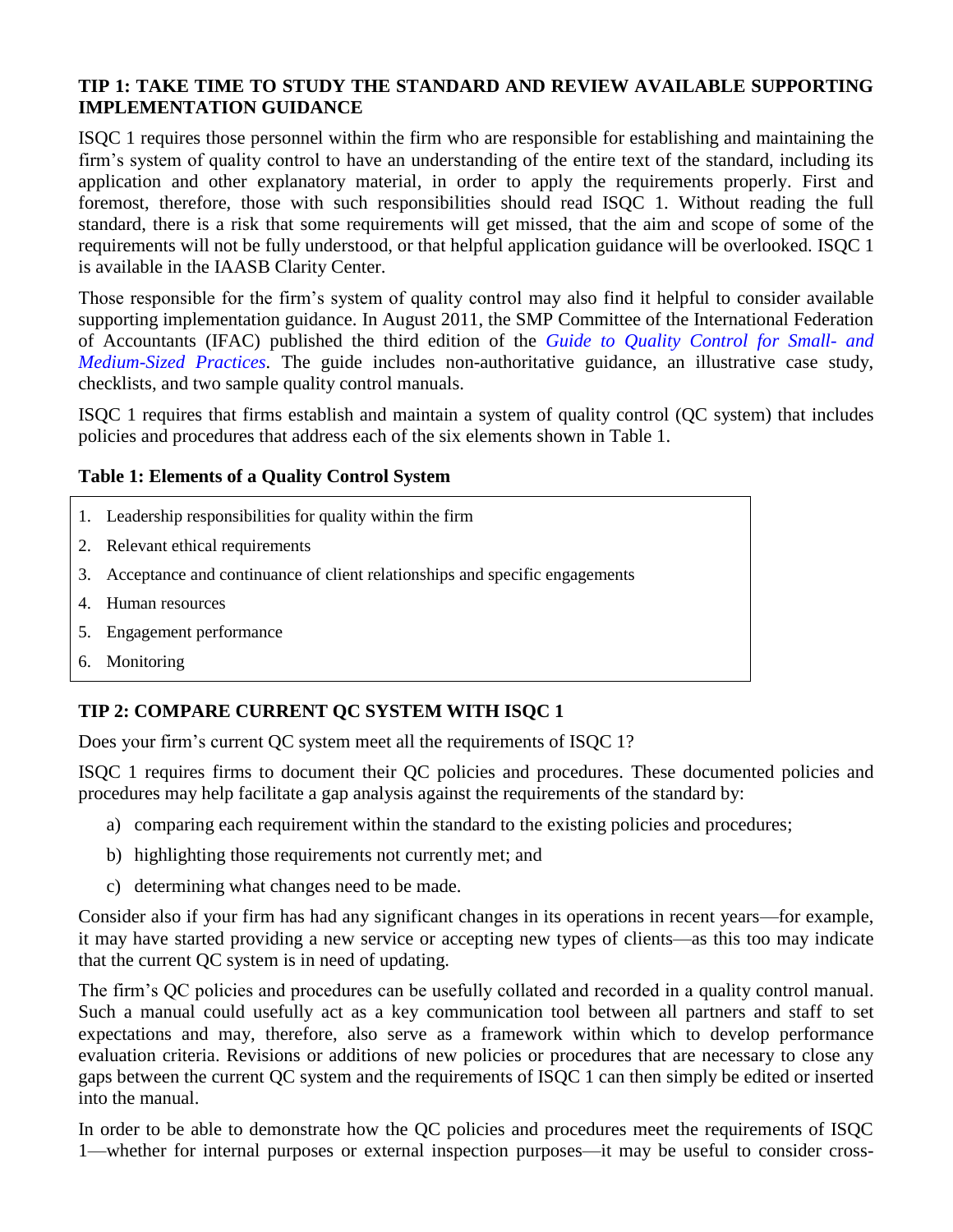referencing directly between the quality control manual and ISQC 1 or preparing a mapping document that compares the two.

The *Guide to Quality Control for Small- and Medium-Sized Practices* includes two sample manuals, which firms may use as benchmarks and adapt to suit their practice.

# **TIP 3: TAILOR THE QC POLICIES AND PROCEDURES**

While the elements of a QC system are common to all firms no matter their size, smaller and simpler practices will often have smaller and simpler QC systems. ISQC 1 includes considerations specific to smaller practices in the application and other explanatory material section. For example, smaller firms may employ less formal methods of evaluating the performance of their personnel (see ISQC 1, paragraph A29).

ISQC 1 also recognizes that some requirements are not always relevant. For example, sole practitioners with no staff would not require policies and procedures for the assignment of appropriate personnel to the engagement team, for certain review responsibilities, and for the annual communication of the results of monitoring to engagement partners within the firm (see ISQC 1, paragraph A1).

ISQC 1 requires firms to document their QC policies and procedures. The standard also acknowledges that, for smaller firms, such documentation may be less formal and less extensive than for larger firms (see ISQC 1, paragraph A3).

Firms may also consider adding to their QC policies and procedures through maintaining a wider awareness of good practices, thereby further helping them achieve the overall goal of lasting quality.

#### **TIP 4: ASSESS THE NEED FOR OUTSIDE HELP**

ISQC 1 acknowledges that smaller firms may have more limited internal resources and, therefore, may need outside help in order to meet the requirements of the standard. The standard identifies four areas where this may be the case—consultation, engagement quality control reviews, monitoring, and dealing with complaints and allegations—and provides guidance for identifying and deploying a suitable external party (see ISQC 1, paragraphs A40, A50, A68, and A72 respectively).

The independent monitoring requirement poses a unique challenge to smaller firms and sole practitioners. ISQC 1 requires the inspection of at least one completed engagement for each engagement partner on a cyclical (not necessarily annual) basis and specifically prohibits the use of personnel involved in performing an engagement from also performing an inspection of files for that engagement.

For some small firms, these requirements may automatically necessitate an external review or reduce the number of engagements capable of being reviewed internally. In the latter case, consider the application material in the standard (see ISQC 1, paragraphs A64–A67) and focus, ultimately, on deciding whether, as a result of the engagement selection, the monitoring process provides the firm with reasonable assurance that its QC policies and procedures are relevant, adequate, and operating effectively, as required by the standard.

Firms may consider making arrangements with other smaller firms or sole proprietors to perform a monitoring inspection of each others' files. This process need not be time consuming and will likely result in a beneficial sharing of ideas relating to quality improvement and engagement efficiency.

Whenever using outside help, take appropriate steps to confirm the external party's competence, independence, and confidentiality with them, preferably in writing and perhaps as part of a wider written communication setting out the full terms of the arrangement.